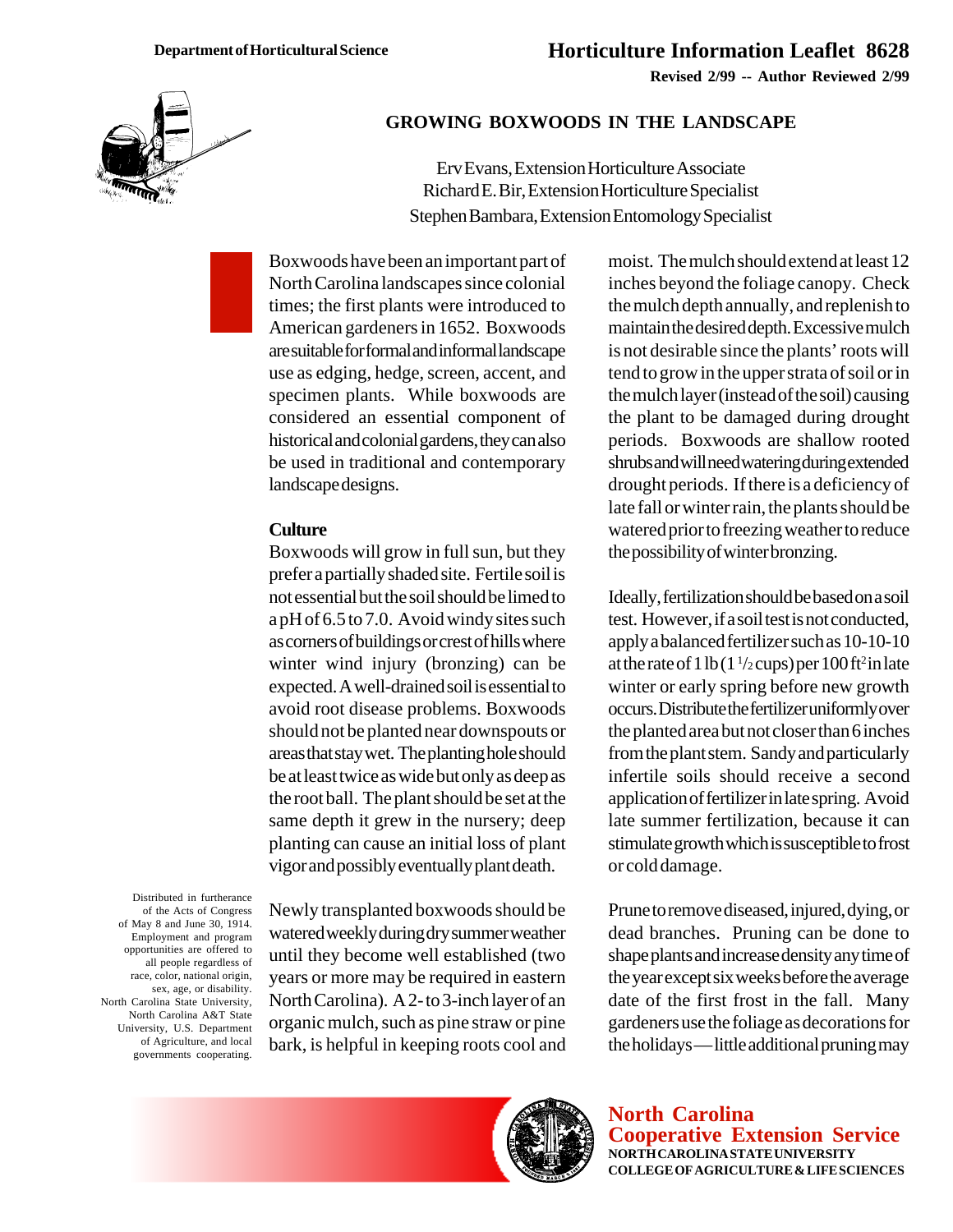be needed. As plants age, some of the oldest branches may need to be removed to allow light to reach the inner shoots. Continuous shading of the inner shoots results in foliage drop from those shoots. Most boxwoods are slow to respond to severe pruning. If severe pruning must be undertaken, do so in late winter to early spring. It may take the plant years to recover. A regular program of light to moderate pruning is preferred.

## **Popular Selections**

Three species comprise most of the boxwoods planted in the United States. However, more than 160 registered boxwood cultivars exist. Cultivars are usually chosen for introduction because they vary from the species in size, form, texture, leaf color and shape, insect or disease resistance, or climatic adaptability. Boxwoods flowers are inconspicuous; plants are normally grown for their foliage.

The most commonly grown boxwoods in North Carolina landscapes are American and English boxwoods. However, in recent years many new selections have appeared which display a variety of forms and superior tolerance to winter injury. These newer cultivars are proving excellent choices for piedmont and mountain landscapes but have not been extensively evaluated in the coastal plain. Some of the more widely grown boxwoods include the following:

Japanese boxwood, *Buxus microphylla* var. *japonica* (Muell.) Rehd. & Wils. is hardy to USDA Zone 5. It has been grown in the United States since about 1890 and is the most adaptable of all boxwoods. Leaves are glossy,  $\frac{1}{2}$  inch wide by 1 inch long, have medium green color when grown in shade and often develop orange to bronze color in sites with winter sun. This variety flowers and seeds freely. It is an open, quick-growing shrub which can be 8 ft tall and 20 or more ft wide. Plant width is often difficult to determine because of naturally occurring layering. Japanese boxwood and most of its cultivars are heat tolerant.

*Buxus microphylla* 'Compacta' is hardy to USDA Zone 5. First distributed by Kingsville Nursery in Maryland and sometimes sold as 'Kingsville Dwarf,' it is the smallest of all boxwoods (about 1 ft tall), averaging <sup>1</sup>/2 inch of new growth per year. Leaves are 1 /2 inch long by ¼ inch wide, making it popular as a bonsai plant.

Common or American boxwood, *Buxus sempervirens,* L. is hardy to USDA Zone 5. This boxwood is a widespreading shrub or small tree with very dense evergreen foliage. The leaves are oblong-lanceolate to oval in shape,  $\frac{1}{2}$  to  $\frac{1}{2}$  inches long and are broadest at or below the middle. Leaves are usually shiny, dark green on the upper surface and pale green on the lower surface. Flowers, borne in early spring, are pale green. They commonly grow 5 to 10 ft tall. Old plants may attain a height of 20 ft. This species and most of its cultivars are tolerant of cold weather. They are well suited for the piedmont and mountain areas of North Carolina.

English or true dwarf boxwood, *B. sempervirens* 'Suffruticosa,' is hardy to USDA Zone 5. It is the most popular and most widely grown cultivar of all boxwoods, predating 1753 in the United States. It is a low (often less than 3 ft), slow-growing, compact shrub which rarely averages more than an inch of growth annually. The plant is rounded with tufts that resemble a cloud.

*B. sempervirens* 'Vardar Valley' is currently the most popular of the *B. sempervirens* collections made in Macedonia in 1934. It is considered be among the hardiest of *B. sempervirens* available. It is popular because it retains dark green color in winter. Spring growth has a bluish cast. 'Vardar Valley' has a broad spreading habit and reaches a height of 7 ft.

*B. sinica* var. *insularis* 'Wintergreen,' a selection of Korean boxwood, is hardy to USDA Zone 4. originated in 1960. This slow growing cultivar's foliage has a dark green color that lasts through the winter. It displays a more open habit than American boxwood and is a heavy seed producer. A 16-year-old plant may be 5 ft tall by  $3\frac{1}{2}$  ft wide.

*Buxus* 'Green Mountain' is hardy to USDA Zone 4b. Introduced by Sheridan Nurseries of Canada in 1966, it also has dark green foliage color that persists through winter. It displays a dense pyramidal habit. A 10-yearold plant may be 3 ft tall by  $1\frac{1}{2}$  ft wide. Ultimate size is anticipated as 5 ft tall with a base 3 ft wide.

*Buxus* 'Green Velvet' is hardy to USDA Zone 4b. It's a 1973 Sheridan Nurseries hybrid introduction with a rounded habit and vigorous growth which holds color well through winter. Ultimate height is anticipated as 4 ft.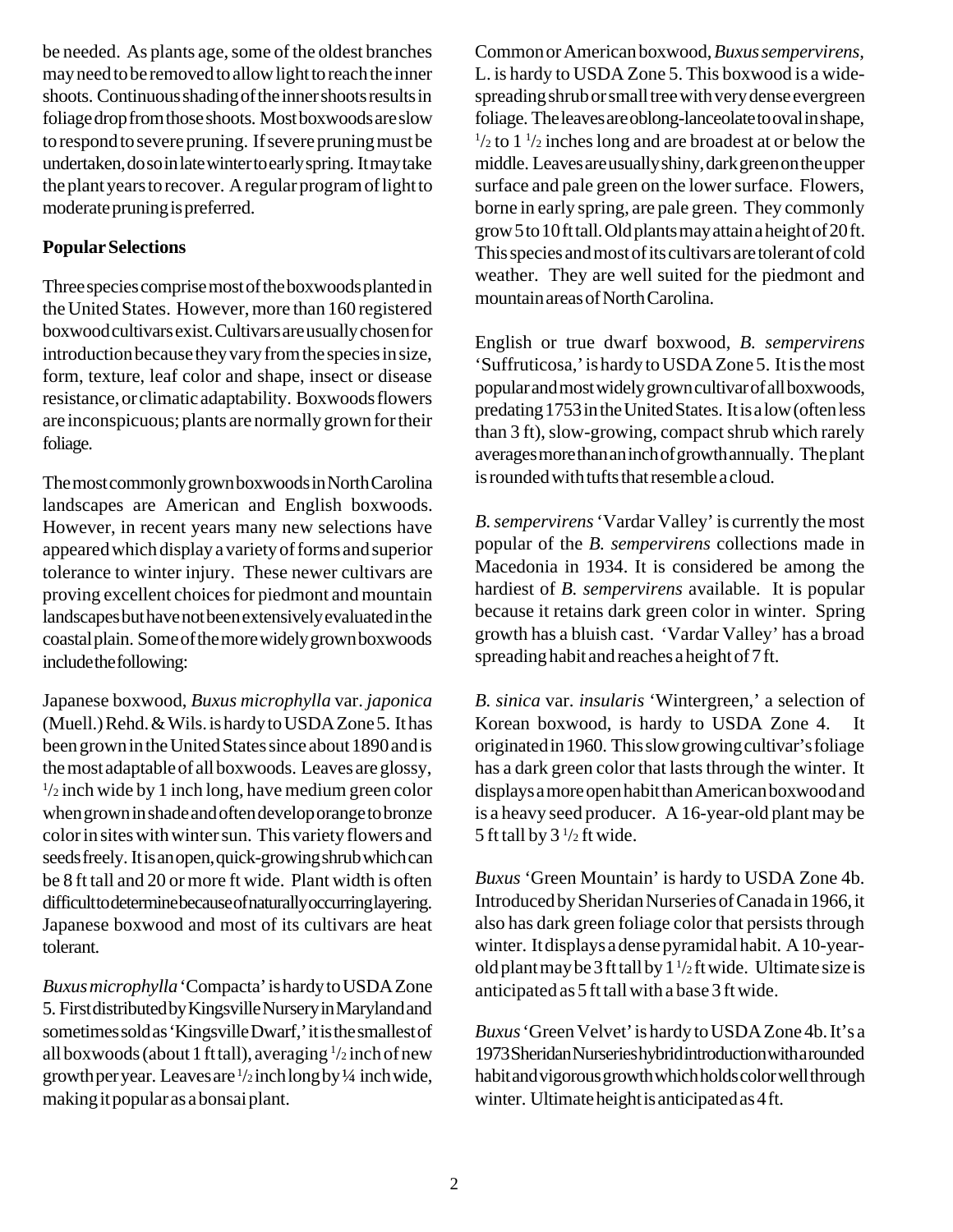## **Propagation**

Boxwood can be propagated from semi-hardwood or hardwood cuttings. The best time for rooting is from late summer through fall. Cuttings should be taken from healthy, vigorous plants that are insect and disease free. Make the cuttings 5 to 6 inches long. Those of highest quality are from terminal growth. Remove the leaves on the lower 2 inches before inserting the cuttings in the rooting media. The media can be sharp builder's sand or equal parts of peat and perlite or peat and sand.

### **Potential Plant Problems**

**Winter injury (bronzing)** — Boxwood foliage color may become orange, yellowish, or reddish-brown in the winter if exposed to winter sun, frequent frost, and wind. Bronzing can be significantly reduced or avoided by planting in a shaded site protected from harsh winter winds. An alternative is to provide protection from winter wind and sun by using a wind break or cover. Plants under stress due to low pH, low fertility, or drought are more likely to develop winter bronzing. Bronzing can also be caused by nematode infestations. Bronzing will not kill the plant but can reduce the plants overall attractiveness. New foliage in the spring should develop normal green color. Bronzing is a normal occurrence on Japanese boxwood in winter.

In mild winters, dormant plants that are exposed to direct sun may begin premature cambial activity. Subsequent freezing weather may injure or kill the new tissue, and sometimes cause the bark to freeze and separate from the wood.

**Boxwood leafminer** — This is the most common insect pest of boxwoods in North Carolina. It is a greater pest in the mountains and piedmont than in the coastal plain. All boxwoods can be infested but slow-growing cultivars are less susceptible. Infested leaves develop yellowish blotches and are smaller than uninfected leaves.

Leaves first acquire a water-soaked appearance at the feeding site followed by blisters on the lower leaf surface. Leafminers spend the summer and winter in the blisters as larvae. The larvae are small, whitish to lemon-yellow maggots up to 3 mm in length. Larvae pupate in early spring and wiggle through the leaf in May to protrude from the lower leaf surface. In North Carolina, adult flies emerge from the pupae over a two week period in the spring, shortly after boxwoods have begun new growth. Adult boxwood leafminers are 2.5 mm long, mosquitolike flies. They often can be observed swarming around boxwoods during the spring as the new, pale green foliage expands. Spray with a registered insecticide when larvae have just hatched and before damage occurs. A contact spray is also effective when adult miners are present.

**Boxwood psyllids** — These are green, sucking insects that cause terminal growth to be stunted and leaves to become cupped. The cupping forms a protective shelter in which nymphs (young insects) feed. The nymphs mature and molt into adults in May to early June. Spray with a registered insecticide in May or June when new foliage develops to control the adults. If a granular insecticide is used, it should be applied in early spring just before new growth begins. If only a few tips are affected, they may be pruned out and destroyed. Both English and American boxwoods are affected, but American boxwood is more likely to be severely infested.

**Twospotted spider mites** — These are important pests on many ornamental crops in North Carolina. Violets, chickweed, pokeweed, wild mustard, and blackberry are common weeds from which infestations can develop on nearby landscape plants. Twospotted spider mites pierce the epidermis of the leaf with their sharp, slender mouthparts. When they extract sap, the mesophyll tissue of the leaf collapses in the area of the puncture, forming a small chlorotic spot. After a heavy attack, an entire plant may become yellowed or bronzed. Most of the damage occurs in the summer.

**Phytophthora root rot** — This is caused by *Phytophthora parasitica*, a soil borne fungus that is wide spread in North Carolina. The first symptom of root rot is the loss of the dark, shiny green leaf color. Leaves gradually turn a light straw color when plants are grown in the sun or dull green when grown in shade. Symptoms appear on one branch or section of the plant, but gradually other branches are affected until the entire plant declines or dies.

Phytophthora root rot is most likely to occur in poorly drained soils. When the soil is saturated, the fungus penetrates into feeder roots and moves up the roots causing a dark discoloration. The outer cells of rotted roots slough-off easily leaving only the central portion. In advanced cases the bark on the main stem just above the